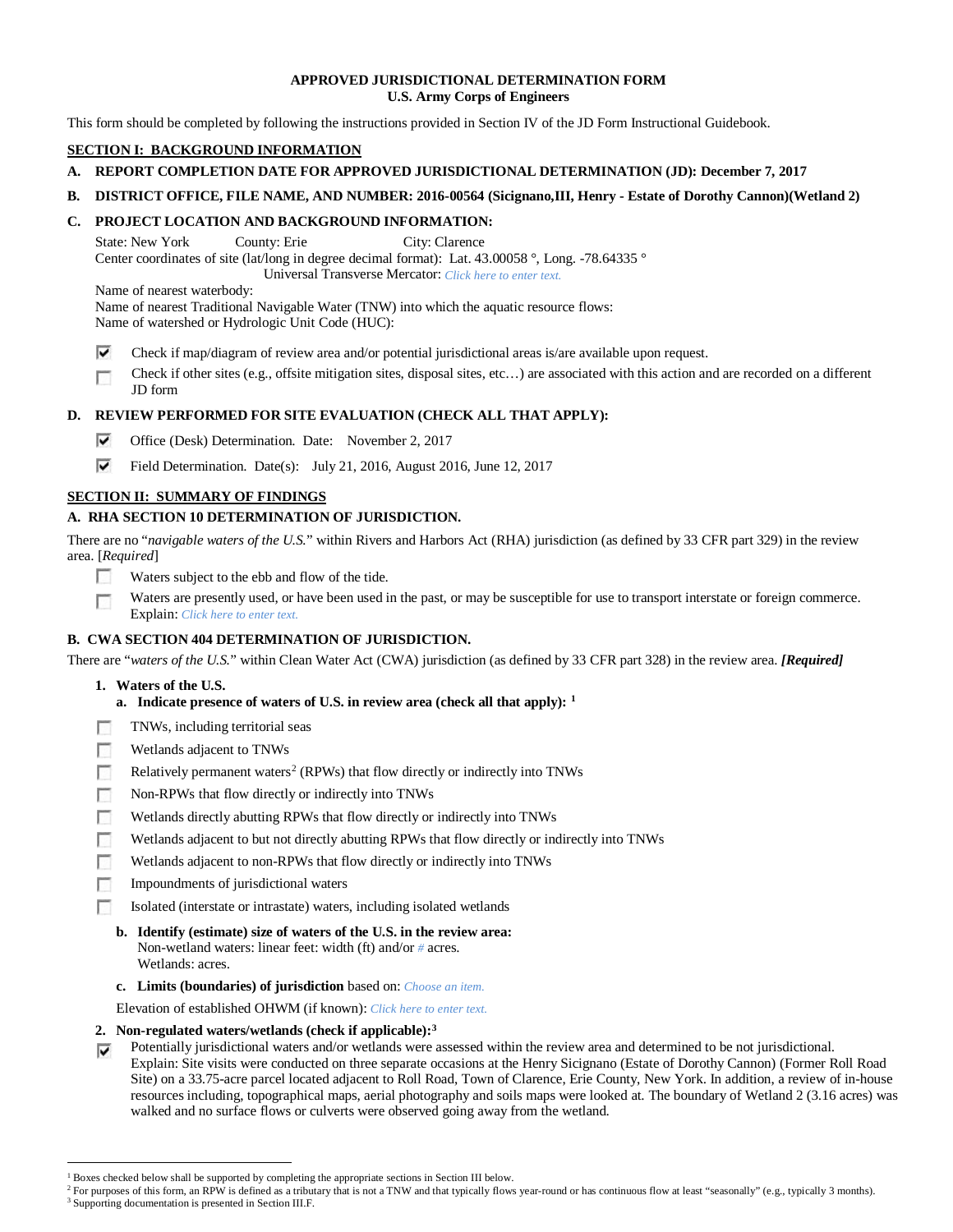Wetland 2 (PSS Wetland) is located on the Southern end of the delineated parcel and extends North. The wetland boundary was walked and based on the on-site walkover and review of in-house resources it was determined Wetland 2 is a closed depressional wetland that was not abutting or adjacent to a drainageway nor appeared to flow directly into a drainageway or a TNW. No drainageways or ditches were observed adjacent to or in the vicinity of Wetland 2. However a series of rear yard drains were observed adjacent to Wetland 2 approximately 19-20-feet away to the East. Water from the rear-yard drains go North 1675-feet and empties into a stormwater pond which empties directly into a Tributary to Ransom Creek from an overflow culvert before emptying into Ransom Creek 600-feet away.. However, the invert of the rear yard drain sits almost a 1-foot higher than Wetland 2, verified by survey data. In addition, a letter provided by the applicant from the adjacent property owner indicated no standing or flowing water was observed in the area of the rear yard drain. Finally, there was no visual evidence (i.e. drainage pattern, wracked vegetation, erosional feature) that water from the wetland flowed into the drain.

No ecological nexus to any drainageways were seen in the vicinty of wetland 2. During the site visit, hydrology was present within the wetland because of recent rain events. However, there was no evidence of drainage or flow from the wetland into drainageways or waters of the US. Since no drainage features were observed in the vicinty of Wetland 2 no shallow subsurface connection would exist between Wetland 2 and a TNW. Wetland 2 is physically and geographically isolated in a depression on the landscape and water would not make it to a TNW. Wetland 1 will be evaluated under a PJD.

# **SECTION III: CWA ANALYSIS**

# **A. TNWs AND WETLANDS ADJACENT TO TNWs**

**The agencies will assert jurisdiction over TNWs and wetlands adjacent to TNWs. If the aquatic resource is a TNW, complete Section III.A.1 and Section III.D.1. only; if the aquatic resource is a wetland adjacent to a TNW, complete Sections III.A.1 and 2 and Section III.D.1.; otherwise, see Section III.B below**.

**1. TNW** 

Identify TNW: *Click here to enter text.* Summarize rationale supporting determination: *Click here to enter text.*

**2. Wetland adjacent to TNW**

Summarize rationale supporting conclusion that wetland is "adjacent": *Click here to enter text.*

# **B. CHARACTERISTICS OF TRIBUTARY (THAT IS NOT A TNW) AND ITS ADJACENT WETLANDS (IF ANY):**

**This section summarizes information regarding characteristics of the tributary and its adjacent wetlands, if any, and it helps determine whether or not the standards for jurisdiction established under Rapanos have been met.** 

**The agencies will assert jurisdiction over non-navigable tributaries of TNWs where the tributaries are "relatively permanent waters" (RPWs), i.e. tributaries that typically flow year-round or have continuous flow at least seasonally (e.g., typically 3 months). A wetland that directly abuts an RPW is also jurisdictional. If the aquatic resource is not a TNW, but has year-round (perennial) flow, skip to Section III.D.2. If the aquatic resource is a wetland directly abutting a tributary with perennial flow, skip to Section III.D.4.**

**A wetland that is adjacent to but that does not directly abut an RPW requires a significant nexus evaluation. Corps districts and EPA regions will include in the record any available information that documents the existence of a significant nexus between a relatively permanent tributary that is not perennial (and its adjacent wetlands if any) and a traditional navigable water, even though a significant nexus finding is not required as a matter of law.**

**If the waterbody[4](#page-1-0) is not an RPW, or a wetland directly abutting an RPW, a JD will require additional data to determine if the waterbody has a significant nexus with a TNW. If the tributary has adjacent wetlands, the significant nexus evaluation must consider the tributary in combination with all of its adjacent wetlands. This significant nexus evaluation that combines, for analytical purposes, the tributary and all of its adjacent wetlands is used whether the review area identified in the JD request is the tributary, or its adjacent wetlands, or both. If the JD covers a tributary with adjacent wetlands, complete Section III.B.1 for the tributary, Section III.B.2 for any onsite wetlands, and Section III.B.3 for all wetlands adjacent to that tributary, both onsite and offsite. The determination whether a significant nexus exists is determined in Section III.C below.**

#### **1. Characteristics of non-TNWs that flow directly or indirectly into TNW**

**(i) General Area Conditions:** Watershed size: *# Choose an item.* Drainage area: *# Choose an item.*

> Average annual rainfall: *#* inches Average annual snowfall: *#* inches

### **(ii) Physical Characteristics:**

- (a) Relationship with TNW:
	- Tributary flows directly into TNW. m.
	- Tributary flows through *Choose an item.* tributaries before entering TNW.

Project waters are *Choose an item.* river miles from TNW. Project waters are *Choose an item.* river miles from RPW. Project waters are *Choose an item.* aerial (straight) miles from TNW. Project waters are *Choose an item.* aerial (straight) miles from RPW. Project waters cross or serve as state boundaries. Explain: *Click here to enter text.*

<span id="page-1-0"></span> <sup>4</sup> Note that the Instructional Guidebook contains additional information regarding swales, ditches, washes, and erosional features generally and in the arid West.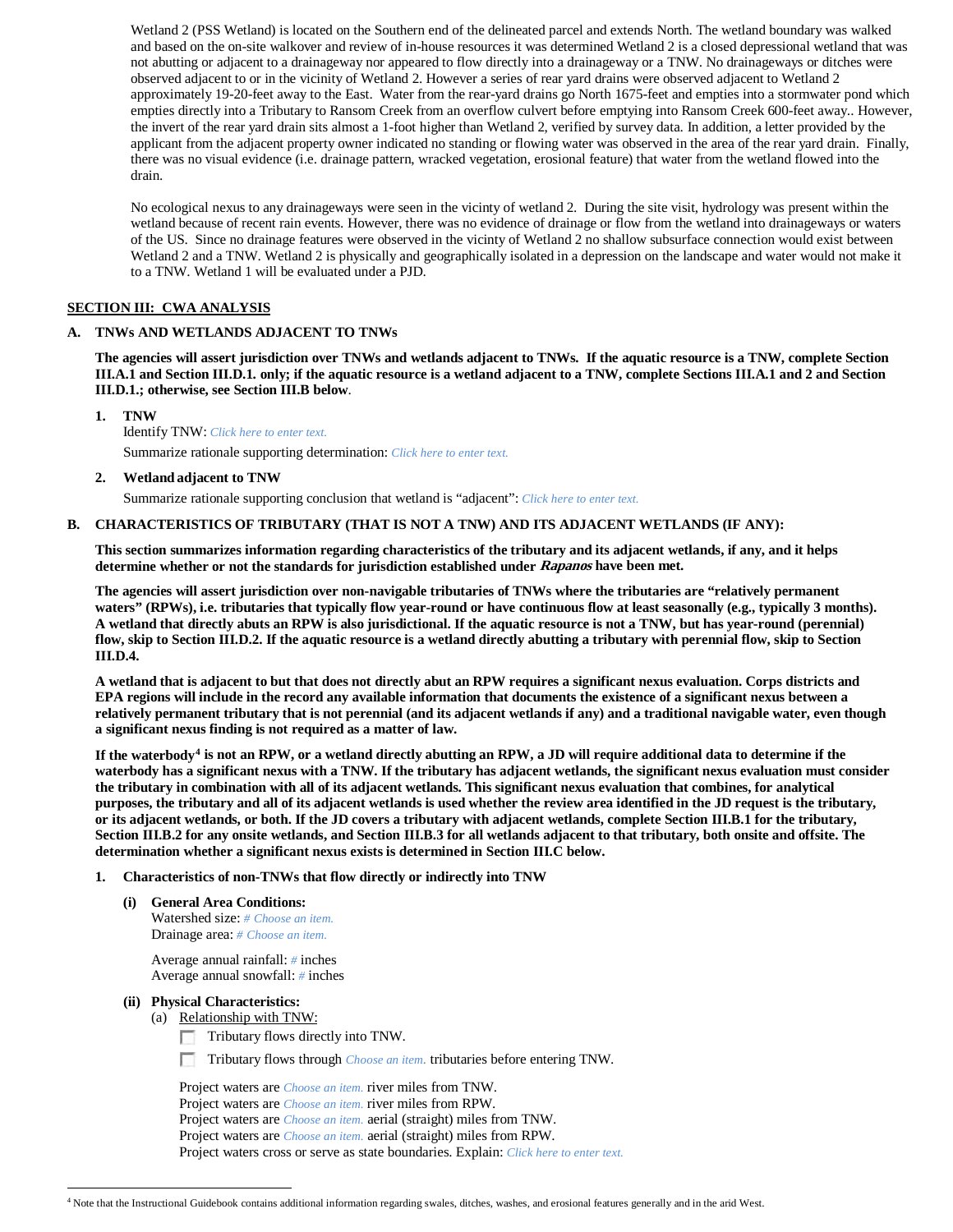Identify flow route to TNW<sup>[5](#page-2-0)</sup>: Click here to enter text. Tributary stream order, if known: *Click here to enter text.*

|                                                                                                                                                                                                                                                                  |                                                                                                                                                        |                                                                                                                                          | (b) General Tributary Characteristics (check all that apply):                                                          |    |                                                                             |  |                                                                                                           |                                                                                                                                     |  |
|------------------------------------------------------------------------------------------------------------------------------------------------------------------------------------------------------------------------------------------------------------------|--------------------------------------------------------------------------------------------------------------------------------------------------------|------------------------------------------------------------------------------------------------------------------------------------------|------------------------------------------------------------------------------------------------------------------------|----|-----------------------------------------------------------------------------|--|-----------------------------------------------------------------------------------------------------------|-------------------------------------------------------------------------------------------------------------------------------------|--|
| Tributary is:                                                                                                                                                                                                                                                    |                                                                                                                                                        | Natural                                                                                                                                  |                                                                                                                        |    |                                                                             |  |                                                                                                           |                                                                                                                                     |  |
|                                                                                                                                                                                                                                                                  |                                                                                                                                                        |                                                                                                                                          |                                                                                                                        |    | Artificial (man-made). Explain: Click here to enter text.                   |  |                                                                                                           |                                                                                                                                     |  |
|                                                                                                                                                                                                                                                                  |                                                                                                                                                        |                                                                                                                                          |                                                                                                                        |    | Manipulated (man-altered). Explain: Click here to enter text.               |  |                                                                                                           |                                                                                                                                     |  |
|                                                                                                                                                                                                                                                                  | Tributary properties with respect to top of bank (estimate):<br>Average width: # feet<br>Average depth: # feet<br>Average side slopes: Choose an item. |                                                                                                                                          |                                                                                                                        |    |                                                                             |  |                                                                                                           |                                                                                                                                     |  |
|                                                                                                                                                                                                                                                                  |                                                                                                                                                        |                                                                                                                                          | Primary tributary substrate composition (check all that apply):                                                        |    |                                                                             |  |                                                                                                           |                                                                                                                                     |  |
| L.                                                                                                                                                                                                                                                               | <b>Silts</b>                                                                                                                                           |                                                                                                                                          | Sands                                                                                                                  |    |                                                                             |  | Concrete                                                                                                  |                                                                                                                                     |  |
|                                                                                                                                                                                                                                                                  | Cobbles                                                                                                                                                | u                                                                                                                                        | Gravel                                                                                                                 |    |                                                                             |  | Muck                                                                                                      |                                                                                                                                     |  |
|                                                                                                                                                                                                                                                                  | Bedrock                                                                                                                                                | п                                                                                                                                        |                                                                                                                        |    | Vegetation. Type/% cover: Click here to enter text.                         |  |                                                                                                           |                                                                                                                                     |  |
|                                                                                                                                                                                                                                                                  |                                                                                                                                                        | Other. Explain: Click here to enter text.                                                                                                |                                                                                                                        |    |                                                                             |  |                                                                                                           |                                                                                                                                     |  |
|                                                                                                                                                                                                                                                                  |                                                                                                                                                        | Tributary geometry: Choose an item.                                                                                                      | Tributary gradient (approximate average slope): #%                                                                     |    | Presence of run/riffle/pool complexes. Explain: Click here to enter text.   |  | Tributary condition/stability [e.g., highly eroding, sloughing banks]. Explain: Click here to enter text. |                                                                                                                                     |  |
| Flow:<br>(c)<br>Tributary provides for: Choose an item.<br>Estimate average number of flow events in review area/year: Choose an item.<br>Describe flow regime: Click here to enter text.<br>Other information on duration and volume: Click here to enter text. |                                                                                                                                                        |                                                                                                                                          |                                                                                                                        |    |                                                                             |  |                                                                                                           |                                                                                                                                     |  |
|                                                                                                                                                                                                                                                                  |                                                                                                                                                        |                                                                                                                                          |                                                                                                                        |    | Surface flow is: Choose an item. Characteristics: Click here to enter text. |  |                                                                                                           |                                                                                                                                     |  |
|                                                                                                                                                                                                                                                                  |                                                                                                                                                        | Subsurface flow: Choose an item. Explain findings: Click here to enter text.<br>Dye (or other) test performed: Click here to enter text. |                                                                                                                        |    |                                                                             |  |                                                                                                           |                                                                                                                                     |  |
|                                                                                                                                                                                                                                                                  | $\Box$ Bed and banks                                                                                                                                   | Tributary has (check all that apply):<br>changes in the character of soil                                                                | $\Box$ OHWM <sup>6</sup> (check all indicators that apply):<br>$\Box$ clear, natural line impressed on the bank $\Box$ |    | the presence of litter and debris                                           |  | destruction of terrestrial vegetation                                                                     |                                                                                                                                     |  |
|                                                                                                                                                                                                                                                                  | shelving                                                                                                                                               |                                                                                                                                          |                                                                                                                        | L. | the presence of wrack line                                                  |  |                                                                                                           |                                                                                                                                     |  |
|                                                                                                                                                                                                                                                                  |                                                                                                                                                        |                                                                                                                                          | vegetation matted down, bent, or absent $\Box$                                                                         |    | sediment sorting                                                            |  |                                                                                                           |                                                                                                                                     |  |
|                                                                                                                                                                                                                                                                  |                                                                                                                                                        | leaf litter disturbed or washed away                                                                                                     |                                                                                                                        |    | scour                                                                       |  |                                                                                                           |                                                                                                                                     |  |
|                                                                                                                                                                                                                                                                  | sediment deposition                                                                                                                                    |                                                                                                                                          |                                                                                                                        |    |                                                                             |  | multiple observed or predicted flow events                                                                |                                                                                                                                     |  |
|                                                                                                                                                                                                                                                                  | water staining                                                                                                                                         |                                                                                                                                          |                                                                                                                        |    |                                                                             |  |                                                                                                           | abrupt change in plant community Click here to enter text.                                                                          |  |
|                                                                                                                                                                                                                                                                  |                                                                                                                                                        | other (list): Click here to enter text.                                                                                                  | Discontinuous OHWM. <sup>7</sup> Explain: Click here to enter text.                                                    |    |                                                                             |  |                                                                                                           |                                                                                                                                     |  |
|                                                                                                                                                                                                                                                                  |                                                                                                                                                        |                                                                                                                                          |                                                                                                                        |    |                                                                             |  |                                                                                                           | If factors other than the OHWM were used to determine lateral extent of CWA jurisdiction (check all that apply):                    |  |
|                                                                                                                                                                                                                                                                  |                                                                                                                                                        | High Tide Line indicated by:                                                                                                             |                                                                                                                        |    |                                                                             |  | Mean High Water Mark indicated by:                                                                        |                                                                                                                                     |  |
|                                                                                                                                                                                                                                                                  |                                                                                                                                                        | oil or scum line along shore objects                                                                                                     |                                                                                                                        |    | survey to available datum;                                                  |  |                                                                                                           |                                                                                                                                     |  |
|                                                                                                                                                                                                                                                                  |                                                                                                                                                        |                                                                                                                                          | fine shell or debris deposits (foreshore)                                                                              |    | physical markings;                                                          |  |                                                                                                           |                                                                                                                                     |  |
|                                                                                                                                                                                                                                                                  |                                                                                                                                                        | physical markings/characteristics                                                                                                        |                                                                                                                        |    |                                                                             |  | vegetation lines/changes in vegetation types.                                                             |                                                                                                                                     |  |
|                                                                                                                                                                                                                                                                  | tidal gauges                                                                                                                                           |                                                                                                                                          |                                                                                                                        |    |                                                                             |  |                                                                                                           |                                                                                                                                     |  |
|                                                                                                                                                                                                                                                                  |                                                                                                                                                        | other (list): Click here to enter text.                                                                                                  |                                                                                                                        |    |                                                                             |  |                                                                                                           |                                                                                                                                     |  |
| (iii) Chemical Characteristics:                                                                                                                                                                                                                                  |                                                                                                                                                        |                                                                                                                                          |                                                                                                                        |    |                                                                             |  |                                                                                                           |                                                                                                                                     |  |
|                                                                                                                                                                                                                                                                  |                                                                                                                                                        |                                                                                                                                          |                                                                                                                        |    |                                                                             |  |                                                                                                           | Characterize tributary (e.g., water color is clear, discolored, oily film; water quality; general watershed characteristics, etc.). |  |
|                                                                                                                                                                                                                                                                  | <b>Explain:</b> Click here to enter text.                                                                                                              |                                                                                                                                          | Identify specific pollutants, if known: Click here to enter text.                                                      |    |                                                                             |  |                                                                                                           |                                                                                                                                     |  |
|                                                                                                                                                                                                                                                                  |                                                                                                                                                        | (iv) Biological Characteristics - Channal supports (chook all that annly):                                                               |                                                                                                                        |    |                                                                             |  |                                                                                                           |                                                                                                                                     |  |

- **(iv) Biological Characteristics. Channel supports (check all that apply):**
	- Riparian corridor. Characteristics (type, average width): *Click here to enter text.*

<span id="page-2-0"></span> <sup>5</sup> Flow route can be described by identifying, e.g., tributary a, which flows through the review area, to flow into tributary b, which then flows into TNW.

<span id="page-2-2"></span><span id="page-2-1"></span><sup>&</sup>lt;sup>6</sup>A natural or man-made discontinuity in the OHWM does not necessarily sever jurisdiction (e.g., where the stream temporarily flows underground, or where the OHWM has been removed by development or agricultural practices). Where there is a break in the OHWM that is unrelated to the waterbody's flow regime (e.g., flow over a rock outcrop or through a culvert), the agencies will look for indicators of flow above and below the break. 7Ibid.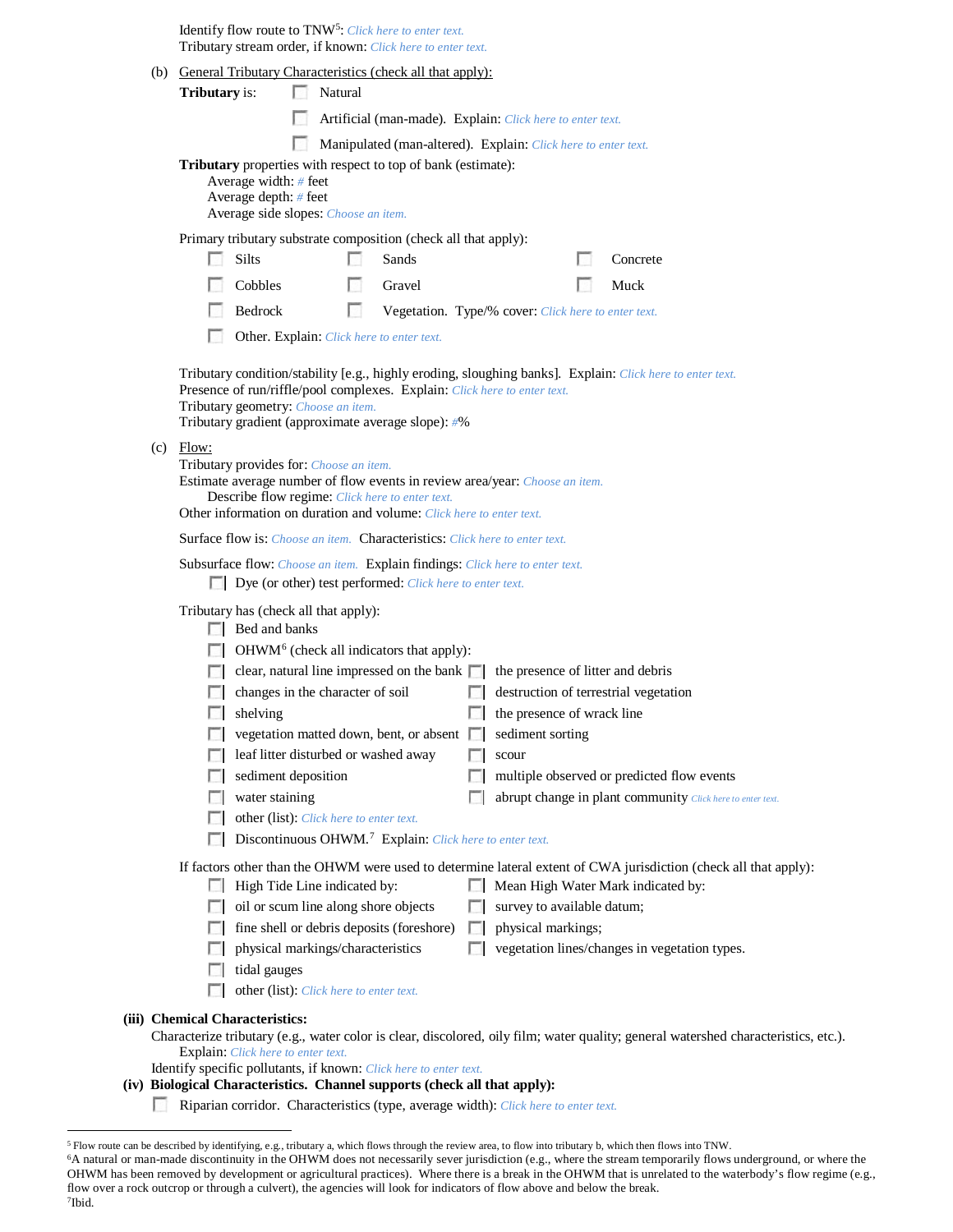|  | Wetland fringe. Characteristics: Click here to enter text. |  |  |  |  |  |
|--|------------------------------------------------------------|--|--|--|--|--|
|--|------------------------------------------------------------|--|--|--|--|--|

- **Habitat for:** 
	- Federally Listed species. Explain findings: *Click here to enter text.*
	- Fish/spawn areas. Explain findings: *Click here to enter text.*
	- Other environmentally-sensitive species. Explain findings: *Click here to enter text.*
	- Aquatic/wildlife diversity. Explain findings: *Click here to enter text.*

### **2. Characteristics of wetlands adjacent to non-TNW that flow directly or indirectly into TNW**

### **(i) Physical Characteristics:**

- (a) General Wetland Characteristics:
	- Properties:

Wetland size: *#* acres Wetland type. Explain: *Click here to enter text.* Wetland quality. Explain: *Click here to enter text.* Project wetlands cross or serve as state boundaries. Explain: *Click here to enter text.*

(b) General Flow Relationship with Non-TNW:

Flow is: *Choose an item.* Explain: *Click here to enter text.*

Surface flow is: *Choose an item.* Characteristics: *Click here to enter text.*

Subsurface flow: *Choose an item.* Explain findings: *Click here to enter text.* Dye (or other) test performed: *Click here to enter text.*

- (c) Wetland Adjacency Determination with Non-TNW:
	- $\Box$  Directly abutting
	- $\sim$ Not directly abutting
		- Discrete wetland hydrologic connection. Explain: *Click here to enter text.*
		- п Ecological connection. Explain: *Click here to enter text.*
		- **The Contract of the Contract of the Contract of the Contract of the Contract of the Contract of the Contract of the Contract of the Contract of the Contract of the Contract of the Contract of the Contract of the Contract** Separated by berm/barrier. Explain: *Click here to enter text.*

# (d) Proximity (Relationship) to TNW

Project wetlands are *Choose an item.* river miles from TNW. Project waters are *Choose an item.* aerial (straight) miles from TNW. Flow is from: *Choose an item.* Estimate approximate location of wetland as within the *Choose an item.* floodplain.

#### **(ii) Chemical Characteristics:**

Characterize wetland system (e.g., water color is clear, brown, oil film on surface; water quality; general watershed characteristics; etc.). Explain: *Click here to enter text.*

Identify specific pollutants, if known: *Click here to enter text.*

#### **(iii) Biological Characteristics. Wetland supports (check all that apply):**

- Riparian buffer. Characteristics (type, average width): *Click here to enter text.*
- Vegetation type/percent cover. Explain: *Click here to enter text.*
- **Habitat for:**
- Federally Listed species. Explain findings: *Click here to enter text.*
- Fish/spawn areas. Explain findings: *Click here to enter text.*
- Other environmentally-sensitive species. Explain findings: *Click here to enter text.*
- Aquatic/wildlife diversity. Explain findings: *Click here to enter text.*

### **3. Characteristics of all wetlands adjacent to the tributary (if any)**

All wetland(s) being considered in the cumulative analysis: *Choose an item.*

Approximately (*#*) acres in total are being considered in the cumulative analysis.

For each wetland, specify the following:

Directly abuts? (Y/N) Size (in acres) Directly abuts? (Y/N) Size (in acres)

# **C. SIGNIFICANT NEXUS DETERMINATION**

**A significant nexus analysis will assess the flow characteristics and functions of the tributary itself and the functions performed by any wetlands adjacent to the tributary to determine if they significantly affect the chemical, physical, and biological integrity of a TNW. For each of the following situations, a significant nexus exists if the tributary, in combination with all of its adjacent wetlands, has more than a speculative or insubstantial effect on the chemical, physical and/or biological integrity of a TNW. Considerations when evaluating significant nexus include, but are not limited to the volume, duration, and frequency of the flow of water in the tributary and its proximity to a TNW, and the functions performed by the tributary and all its adjacent wetlands. It is not appropriate to determine significant nexus based solely on any specific threshold of distance (e.g. between a tributary and its adjacent wetland or between a tributary and the TNW). Similarly, the fact an adjacent wetland lies within or outside of a floodplain is not solely determinative of significant nexus.**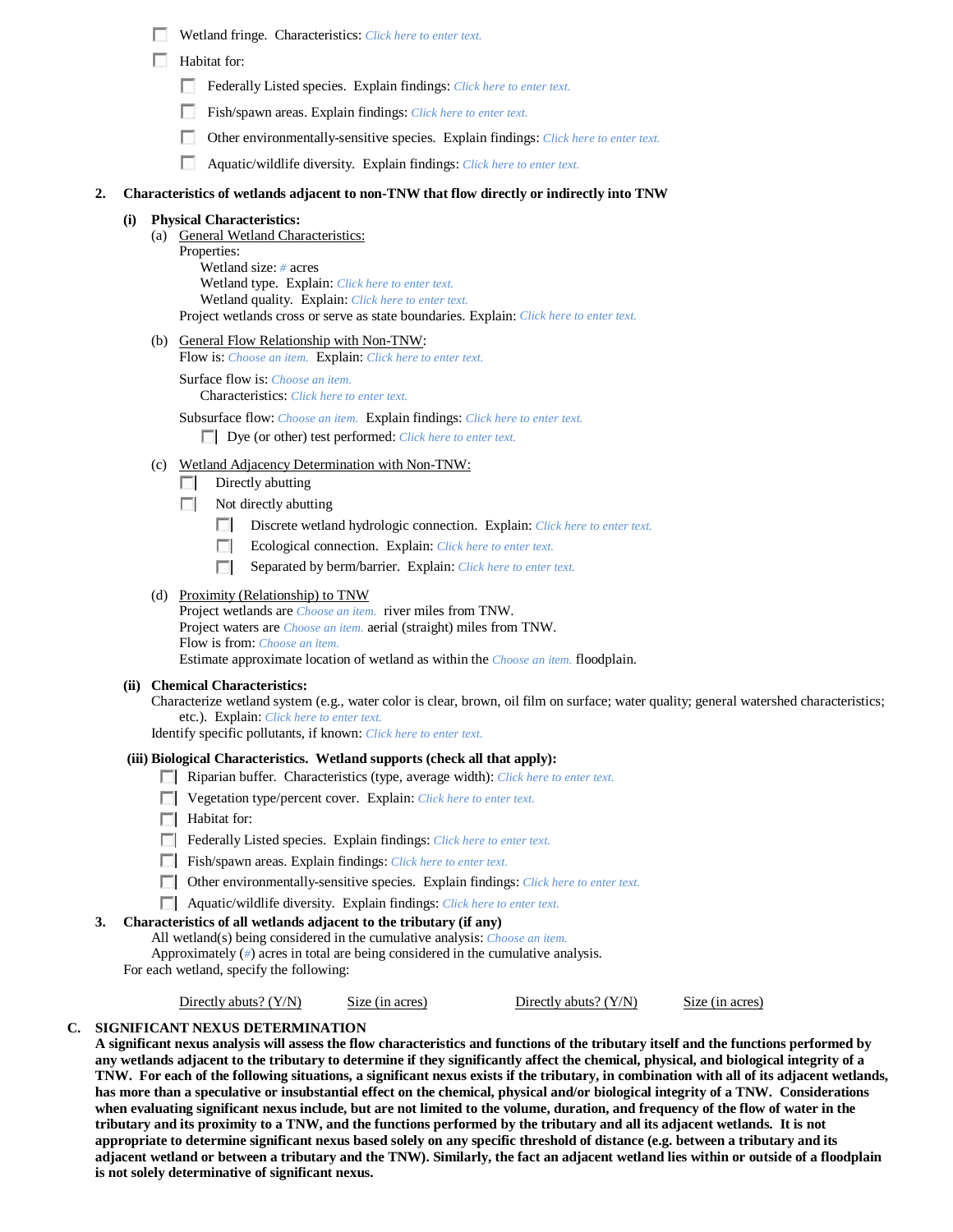#### **Draw connections between the features documented and the effects on the TNW, as identified in the** *Rapanos* **Guidance and discussed in the Instructional Guidebook. Factors to consider include, for example:**

- Does the tributary, in combination with its adjacent wetlands (if any), have the capacity to carry pollutants or flood waters to TNWs, or to reduce the amount of pollutants or flood waters reaching a TNW?
- Does the tributary, in combination with its adjacent wetlands (if any), provide habitat and lifecycle support functions for fish and other species, such as feeding, nesting, spawning, or rearing young for species that are present in the TNW?
- Does the tributary, in combination with its adjacent wetlands (if any), have the capacity to transfer nutrients and organic carbon that support downstream foodwebs?
- Does the tributary, in combination with its adjacent wetlands (if any), have other relationships to the physical, chemical, or biological integrity of the TNW?

### *Note: the above list of considerations is not inclusive and other functions observed or known to occur should be documented below:*

- **1. Significant nexus findings for non-RPW that has no adjacent wetlands and flows directly or indirectly into TNWs.** Explain findings of presence or absence of significant nexus below, based on the tributary itself, then go to Section III.D: *Click here to enter text.*
- **2. Significant nexus findings for non-RPW and its adjacent wetlands, where the non-RPW flows directly or indirectly into TNWs.**  Explain findings of presence or absence of significant nexus below, based on the tributary in combination with all of its adjacent wetlands, then go to Section III.D: *Click here to enter text.*
- **3. Significant nexus findings for wetlands adjacent to an RPW but that do not directly abut the RPW.** Explain findings of presence or absence of significant nexus below, based on the tributary in combination with all of its adjacent wetlands, then go to Section III.D: *Click here to enter text.*

# **D. DETERMINATIONS OF JURISDICTIONAL FINDINGS. THE SUBJECT WATERS/WETLANDS ARE (CHECK ALL THAT APPLY):**

- **1. TNWs and Adjacent Wetlands.** Check all that apply and provide size estimates in review area:
	- TNWs: *#* linear feet *#* width (ft), Or, *#* acres.
	- **Wetlands adjacent to TNWs: # acres.**

# **2. RPWs that flow directly or indirectly into TNWs.**

- Tributaries of TNWs where tributaries typically flow year-round are jurisdictional. Provide data and rationale indicating that tributary is perennial: *Click here to enter text.*.
- Tributaries of TNW where tributaries have continuous flow "seasonally" (e.g., typically three months each year) are jurisdictional.  $\overline{\phantom{a}}$ Data supporting this conclusion is provided at Section III.B. Provide rationale indicating that tributary flows seasonally: *Click here to enter text.*.

Provide estimates for jurisdictional waters in the review area (check all that apply):

- **Tributary waters:** # linear feet # width (ft).
- Other non-wetland waters: *#* acres.
- Identify type(s) of waters: *Click here to enter text.*
- **3. Non-RPWs[8](#page-4-0) that flow directly or indirectly into TNWs.**
	- $\Box$  Waterbody that is not a TNW or an RPW, but flows directly or indirectly into a TNW, and it has a significant nexus with a TNW is jurisdictional. Data supporting this conclusion is provided at Section III.C.

Provide estimates for jurisdictional waters within the review area (check all that apply):

- Tributary waters: # linear feet # width (ft).
- Other non-wetland waters: *#* acres.

Identify type(s) of waters: *Click here to enter text.*

### **4. Wetlands directly abutting an RPW that flow directly or indirectly into TNWs.**

- Wetlands directly abut RPW and thus are jurisdictional as adjacent wetlands.
	- Wetlands directly abutting an RPW where tributaries typically flow year-round. Provide data and rationale  $\sim$ indicating that tributary is perennial in Section III.D.2, above. Provide rationale indicating that wetland is directly abutting an RPW: *Click here to enter text.*
	- Wetlands directly abutting an RPW where tributaries typically flow "seasonally." Provide data indicating that tributary is seasonal in Section III.B and rationale in Section III.D.2, above. Provide rationale indicating that wetland is directly abutting an RPW: *Click here to enter text.*

Provide acreage estimates for jurisdictional wetlands in the review area: *#* acres.

- **5. Wetlands adjacent to but not directly abutting an RPW that flow directly or indirectly into TNWs.**
	- $\Box$  Wetlands that do not directly abut an RPW, but when considered in combination with the tributary to which they are adjacent and with similarly situated adjacent wetlands, have a significant nexus with a TNW are jurisidictional. Data supporting this conclusion is provided at Section III.C.

Provide acreage estimates for jurisdictional wetlands in the review area: *#* acres.

#### **6. Wetlands adjacent to non-RPWs that flow directly or indirectly into TNWs.**

Wetlands adjacent to such waters, and have when considered in combination with the tributary to which they are adjacent  $\sim$ and with similarly situated adjacent wetlands, have a significant nexus with a TNW are jurisdictional. Data supporting this conclusion is provided at Section III.C.

<span id="page-4-0"></span> $\frac{1}{8}$ See Footnote # 3.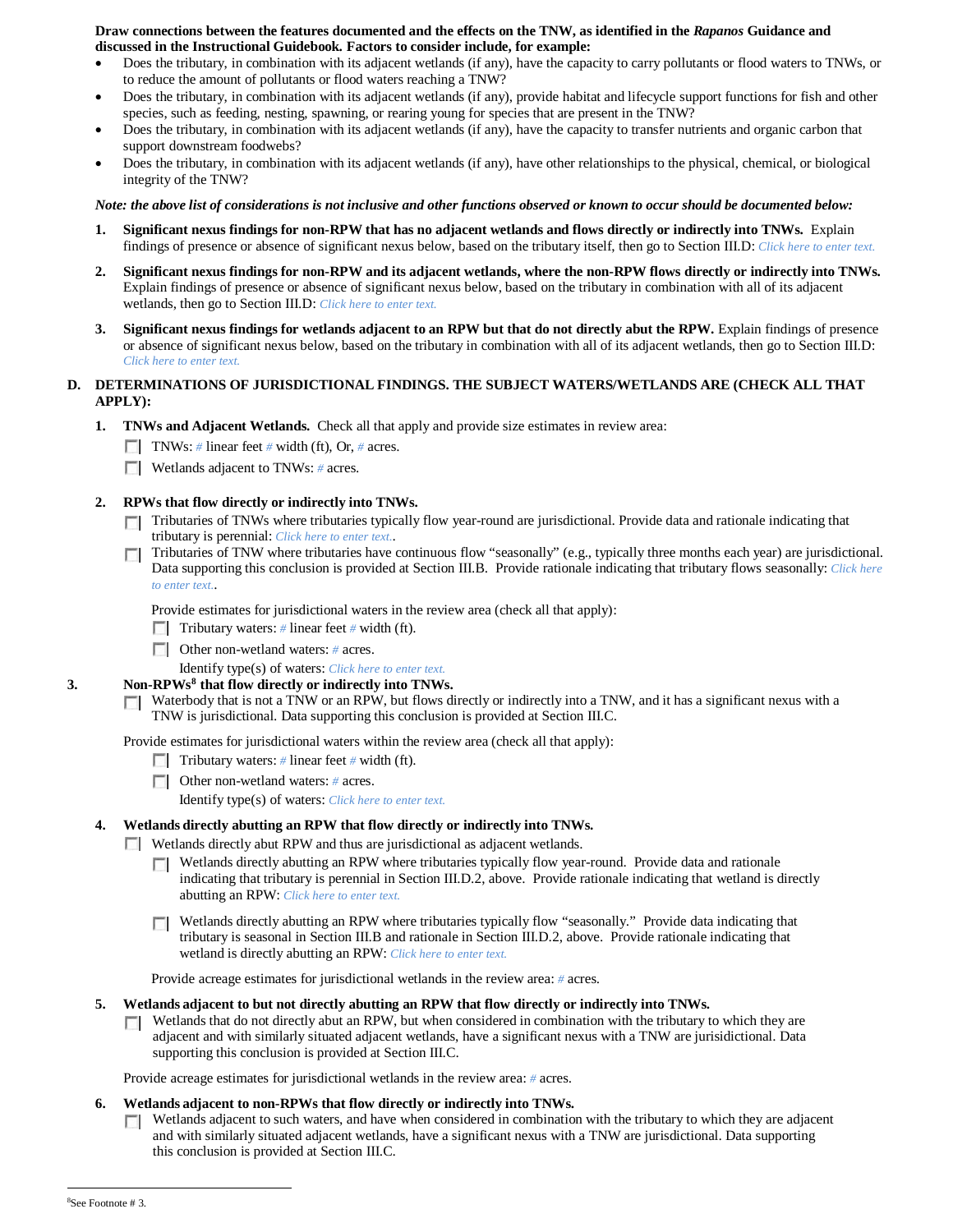Provide estimates for jurisdictional wetlands in the review area: *#* acres.

# **7. Impoundments of jurisdictional waters. [9](#page-5-0)**

- As a general rule, the impoundment of a jurisdictional tributary remains jurisdictional.
- Demonstrate that impoundment was created from "waters of the U.S.," or п.
- п Demonstrate that water meets the criteria for one of the categories presented above (1-6), or
- Demonstrate that water is isolated with a nexus to commerce (see E below). n

#### **E. ISOLATED [INTERSTATE OR INTRA-STATE] WATERS, INCLUDING ISOLATED WETLANDS, THE USE, DEGRADATION OR DESTRUCTION OF WHICH COULD AFFECT INTERSTATE COMMERCE, INCLUDING ANY SUCH WATERS (CHECK ALL THAT APPLY):[10](#page-5-1)**

which are or could be used by interstate or foreign travelers for recreational or other purposes.

- **F** from which fish or shellfish are or could be taken and sold in interstate or foreign commerce.
- which are or could be used for industrial purposes by industries in interstate commerce.
- Interstate isolated waters.Explain: *Click here to enter text.*
- Other factors.Explain: *Click here to enter text.*

#### **Identify water body and summarize rationale supporting determination:** *Click here to enter text.*

Provide estimates for jurisdictional waters in the review area (check all that apply):

- **Tributary waters:**  $\#$  linear feet  $\#$  width (ft).
- **Other non-wetland waters: # acres.** 
	- Identify type(s) of waters: *Click here to enter text.*
- Wetlands: # acres.

г

# **F. NON-JURISDICTIONAL WATERS, INCLUDING WETLANDS (CHECK ALL THAT APPLY):**

- If potential wetlands were assessed within the review area, these areas did not meet the criteria in the 1987 Corps of Engineers Wetland Delineation Manual and/or appropriate Regional Supplements.
- ⊽ Review area included isolated waters with no substantial nexus to interstate (or foreign) commerce.
	- Prior to the Jan 2001 Supreme Court decision in "*SWANCC*," the review area would have been regulated based solely on the ⊽ "Migratory Bird Rule" (MBR).
	- Waters do not meet the "Significant Nexus" standard, where such a finding is required for jurisdiction. Explain: *Click here to enter text.*
- г Other: (explain, if not covered above):

Provide acreage estimates for non-jurisdictional waters in the review area, where the sole potential basis of jurisdiction is the MBR factors (i.e., presence of migratory birds, presence of endangered species, use of water for irrigated agriculture), using best professional judgment (check all that apply):

- Non-wetland waters (i.e., rivers, streams): *#* linear feet *#* width (ft).
- Lakes/ponds: *#* acres.
- Other non-wetland waters: *#* acres. List type of aquatic resource: *Click here to enter text.*.
- ⊽ Wetlands: 3.16 acres.

Provide acreage estimates for non-jurisdictional waters in the review area that do not meet the "Significant Nexus" standard, where such a finding is required for jurisdiction (check all that apply):

- Г Non-wetland waters (i.e., rivers, streams): *#* linear feet *#* width (ft).
- Lakes/ponds: *#* acres.
- Other non-wetland waters: *#* acres. List type of aquatic resource: *Click here to enter text.*.
- **Wetlands:** # acres.

#### **SECTION IV: DATA SOURCES.**

- **A. SUPPORTING DATA. Data reviewed for JD (check all that apply -** checked items shall be included in case file and, where checked and requested, appropriately reference sources below):
	- Maps, plans, plots or plat submitted by or on behalf of the applicant/consultant: Delineation report submitted by Environmantal Resources, LLC on September 27, 2017.
	- Data sheets prepared/submitted by or on behalf of the applicant/consultant.
		- $\triangledown$  Office concurs with data sheets/delineation report.
		- Office does not concur with data sheets/delineation report.
	- Data sheets prepared by the Corps:
	- Corps navigable waters' study: *Click here to enter text.* п
	- U.S. Geological Survey Hydrologic Atlas: *Click here to enter text.*
		- USGS NHD data.

<span id="page-5-1"></span><span id="page-5-0"></span><sup>&</sup>lt;sup>9</sup> To complete the analysis refer to the key in Section III.D.6 of the Instructional Guidebook.<br><sup>10</sup> Prior to asserting or declining CWA jurisdiction based solely on this category, Corps Districts will elevate the action described in the Corps/EPA *Memorandum Regarding CWA Act Jurisdiction Following Rapanos.*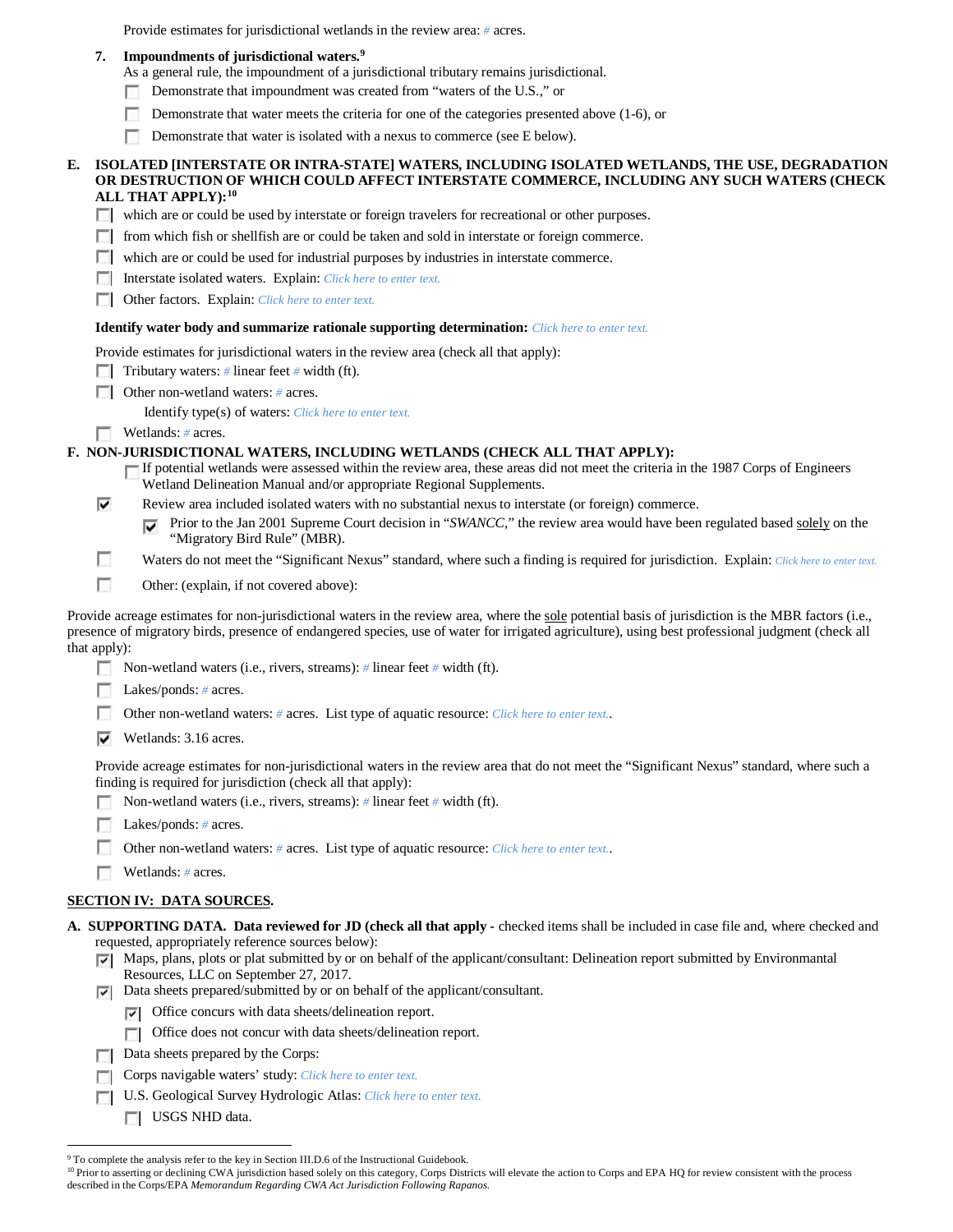|   | USGS 8 and 12 digit HUC maps.                                                                                                                                       |
|---|---------------------------------------------------------------------------------------------------------------------------------------------------------------------|
| ⊽ | U.S. Geological Survey map(s). Cite scale & quad name: Clarence Center USGS Quad, delineated parcel located                                                         |
| ⊽ | USDA Natural Resources Conservation Service Soil Survey: USDA-NRCS Web Soil Survey - Potentially Hydric soils are found<br>within the delineated boundary.          |
| ⊽ | National wetlands inventory map(s). Cite name: USFWS Wetland Mapper – No mapped Federal wetlands are found within the<br>delineated boundary.                       |
| ⊽ | State/Local wetland inventory map(s): NYSDEC Environmental Resource Mapper – No mapped State regulated wetlands are within<br>the vicinity of the delineated parcel |
|   | <b>FEMA/FIRM</b> maps: Click here to enter text.                                                                                                                    |
|   | 100-year Floodplain Elevation is: Click here to enter text. (National Geodectic Vertical Datum of 1929)                                                             |
| ⊽ | Photographs: $\triangledown$ Aerial (Name & Date): Google Earth, Bing Maps                                                                                          |
|   | or $\overline{ \cdot }$ Other (Name & Date): Photos included with the delineation report                                                                            |
|   | Previous determination(s). File no. and date of response letter: Click here to enter text.                                                                          |
|   | Applicable/supporting case law: Click here to enter text.                                                                                                           |
|   | Applicable/supporting scientific literature: Click here to enter text.                                                                                              |
|   | Other information (please specify): Click here to enter text.                                                                                                       |
|   | <b>B. ADDITIONAL COMMENTS TO SUPPORT JD:</b> Isolated wetland 2 (3.16-acres) was field verified by the Corps of Engineers on three (3)                              |

separate occasions (July 21, August 2016 and June 12, 2017). The perimeter of the wetland was walked and no evidence of any connections to other waters was identified. There was no connection between the wetland and any other waters on the Clarence Center Quad or the USDA/NRCS Web Soil Survey. Wetland 2 is isolated and outside the Department of the Army's jurisdiction. The determination is supported by the review of in-house resources and field verified. None of the 328.3(a)(3)(i-iii) factors are relevant in this case. Wetland 2 doesn't support recreational or other use by interstate travelers, nor provide habitat for fish or shellfish. Wetland 2 offers no use for industrial or commercial purposes. Wetland 2 was determined to be isolated and therefore non-jurisdictional. Please note, delineated wetland 1 will be written up under PJD.

Joseph M. Rowley Date Project Manager

**SIGNED** December 7, 2017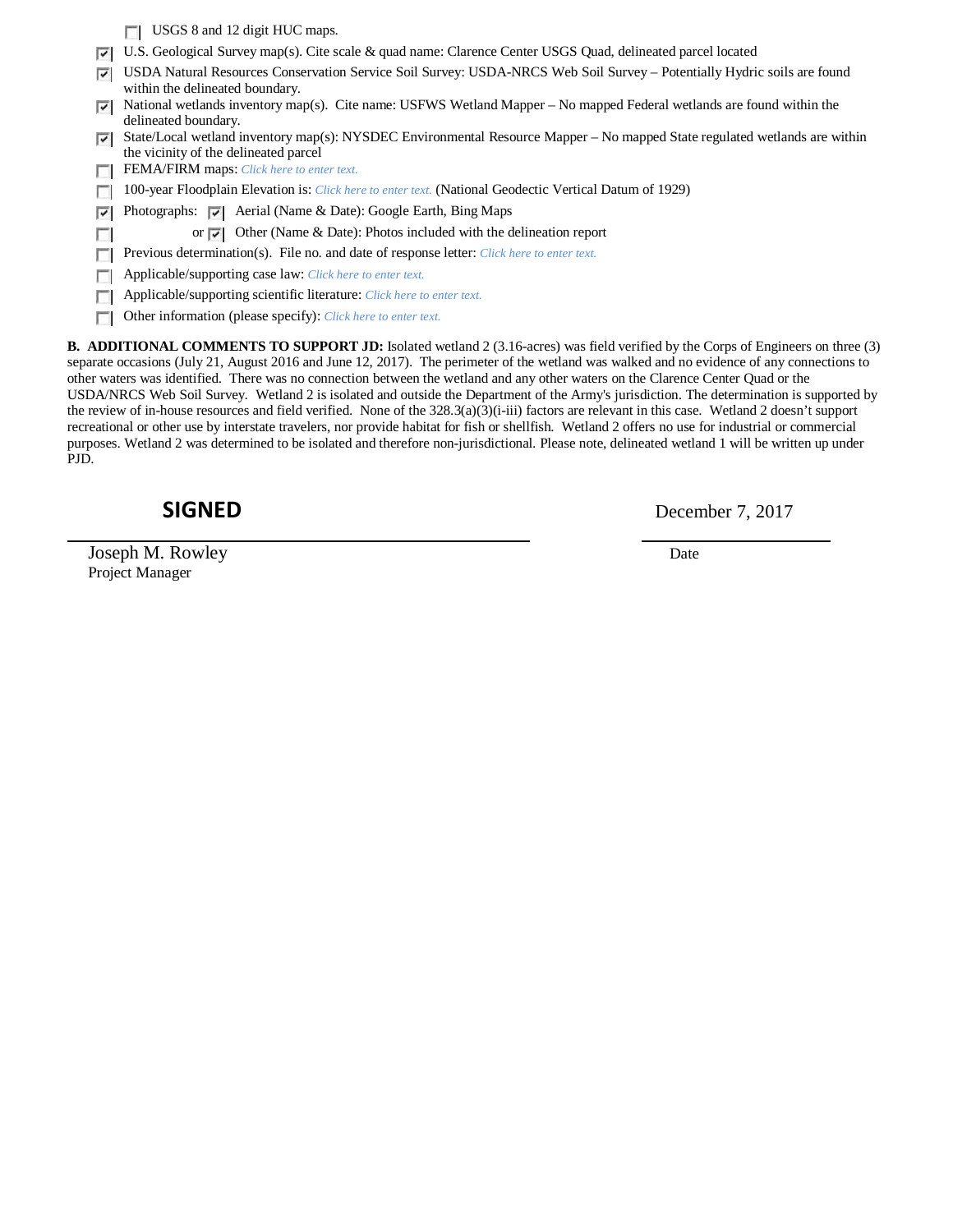

# FIGURE 1: USGS 7.5 MINUTE TOPOGRAPHICAL MAP

Clarence Center Quadrangle / 2002 DeLorme Estate of Dorothy Cannon Town of Clarence, Erie County, New York